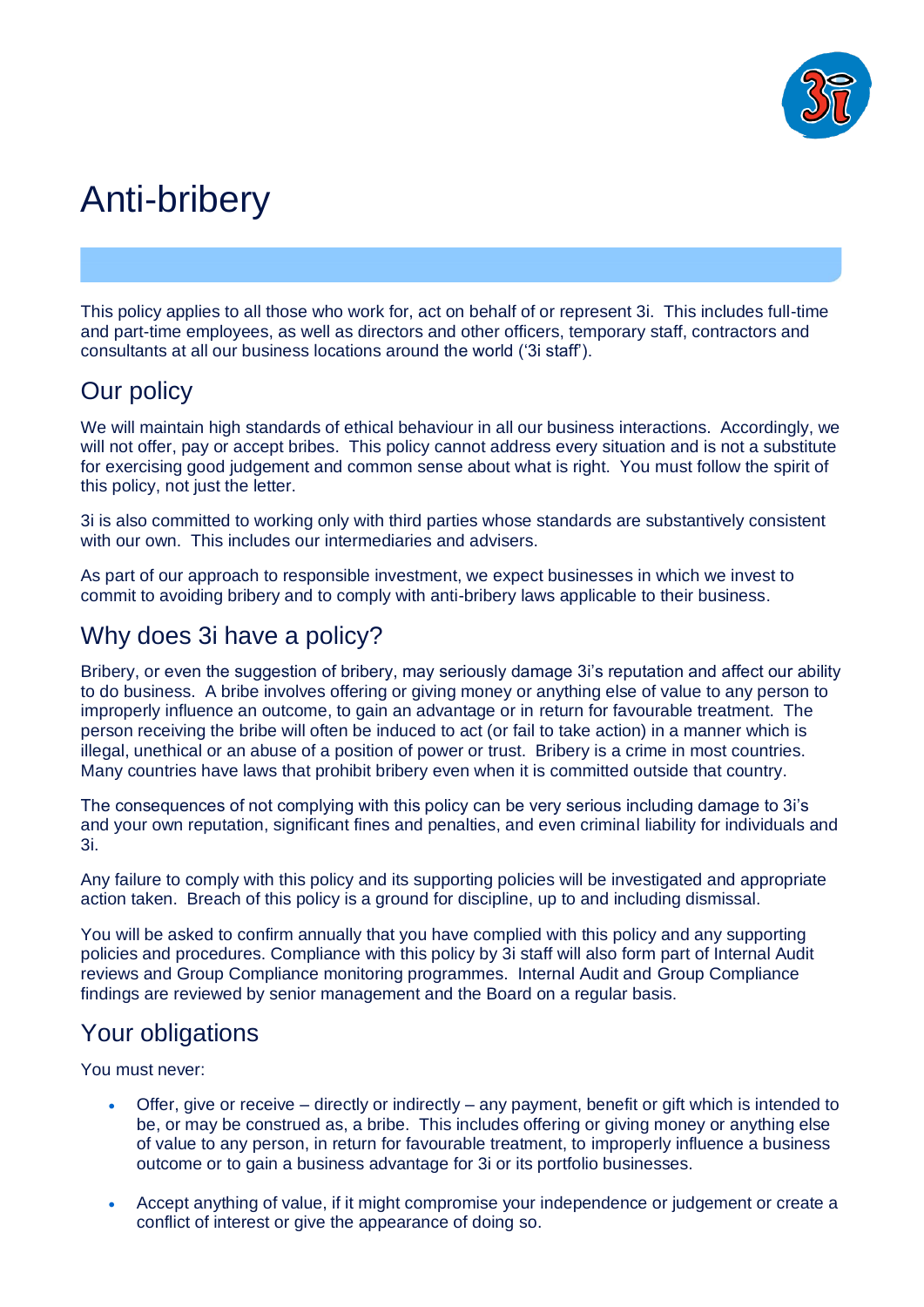You must always:

- Comply with 3i's [Core Values](http://3i/group/Home/policies/Pages/values.jpg) and adhere to the highest levels of honesty, integrity and ethics at all times when conducting business for 3i. If 3i's standards are higher than the laws relevant to you in your country, you must follow 3i's standards.
- Report any breaches or potential breaches of this policy, even if the breach does not relate directly to you. It is unacceptable to ignore breaches that come to your attention. You may report breaches to your manager, Group Compliance, an in-house lawyer or by using the independent reporting service managed by EthicsPoint. You can [contact](https://3igroupplc.sharepoint.com/sites/PS-COMP-PUBLIC/SitePages/Reporting-a-co.aspx) EthicsPoint free online or from any phone in your country, at any time night or day, 7 days a week. More detail on how to report a concern can be found at the end of this policy.

This policy provides guidance for certain types of business activity below. In some cases you are referred to more detailed internal procedures that you will need to read in order to understand fully what is required.

# Duties of managers

Managers are expected to encourage ethical conduct and to lead by example. It is part of each manager's responsibility to create and foster a culture of compliance.

Managers must:

- Provide leadership and support to their teams to understand the requirements of this policy and how to apply them in practice.
- Monitor compliance with this policy by the people they supervise.
- Use reasonable care to monitor third parties acting on behalf of 3i to ensure that they work in a manner consistent with this policy.
- Enforce this policy consistently, including taking appropriate disciplinary action.
- Support 3i staff who, in good faith, raise questions or concerns.
- Assess adherence to this policy by 3i staff when evaluating and rewarding them.

## Hospitality and gifts

The exchange of legitimate hospitality and gifts can build goodwill in business relationships. However, you (and your connected persons) must never offer or accept hospitality or gifts to or from 3i business contacts if it may improperly influence a business decision, impair independence or judgement or create a sense of obligation or if there is a risk it could be misconstrued or misinterpreted by others as a bribe.

You must never:

- Solicit or actively seek hospitality or gifts.
- Offer or accept hospitality or gifts in return for a specific decision being made (or not made); to gain influence; which generally places you under a sense of obligation to the other person or that might create a conflict of interest for 3i or its staff.
- Offer or accept gifts of cash or cash equivalent (e.g. vouchers) or a gift to or from someone with whom you are negotiating.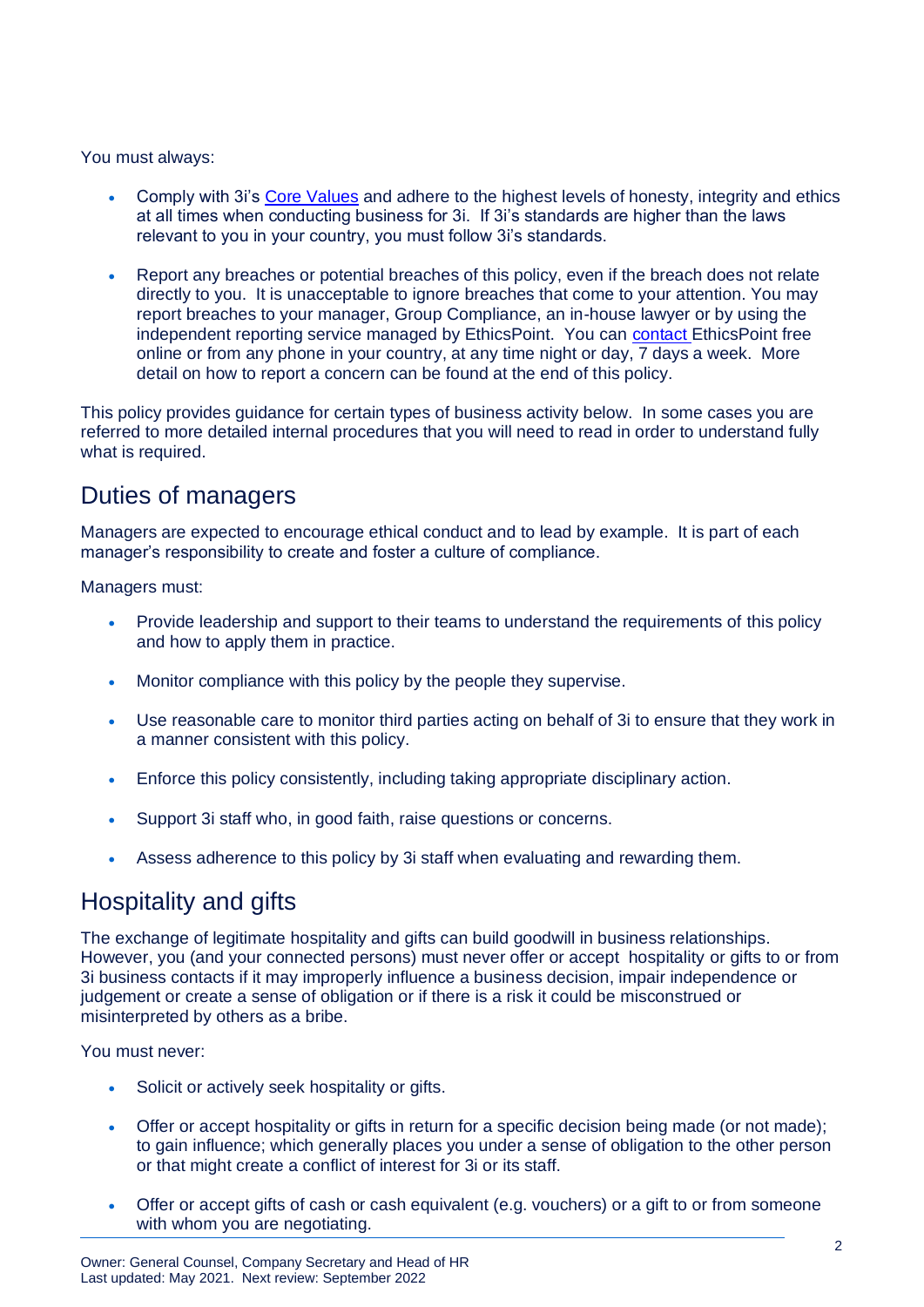- Offer or accept hospitality or gifts of an inappropriate or offensive nature or anything that would embarrass you, 3i or its portfolio businesses if publicly disclosed.
- Offer or accept hospitality or gifts that are extravagant. 3i's Hospitality and Gifts Rules provide more guidance on extravagance.

You must:

- Comply with 3i's Hospitality and Gifts Rules. These may require you to obtain approval before offering or accepting hospitality or gifts and/or to record them on the Hospitality and Gifts register, depending on the value of the hospitality or gift offered or to be accepted.
- Understand whether there are any legal or other restrictions, such as the recipient's corporate policies, that may prevent the potential recipient from accepting hospitality or gifts, particularly when dealing with government or public officials.
- Be cautious when offering or accepting hospitality to or from someone with whom you are negotiating. Normal business lunches and dinners are, however, usually acceptable in these circumstances. You are not permitted to offer to or accept gifts from someone with whom you are negotiating.
- Be present with those you have invited to a hospitality event or with those who have invited you.
- Only pay or reimburse travel, accommodation and other expenses of third parties who attend events held by 3i if the expenses are reasonable. No friends or family members can travel at 3i's expense.
- Report it to your manager and Group Compliance if you suspect that you have been offered a gift with corrupt intent.

3i staff should refer to 3i's [Hospitality and Gifts Rules](https://3igroupplc.sharepoint.com/sites/PS-COMP-PUBLIC/Gifts%20and%20Hospitality/Hospitality%20Rules.docx?web=1) for more information.

## Facilitation payments

3i will not make facilitation payments and we will not allow others who work for 3i or provide services to 3i to make them on 3i's behalf.

Facilitation, or 'grease', payments are payments, typically involving small sums, to government or public officials to obtain or speed up routine services to which 3i is otherwise legally entitled, such as issuing permits or immigration controls. These are bribes. Whilst these are allowed in limited circumstances under the US Foreign Corrupt Practices Act, they are illegal under the UK Bribery Act and in most other jurisdictions. Facilitation payments do not include fees required to be paid by law (such as the payment of a filing fee for a legal document). Nor do they include legitimate fees which are payable for a speedy or expedited service provided by governments e.g. a published amount to obtain a visa or a new passport more quickly from a consulate.

You must not:

- Pay or authorise a facilitation payment.
- Allow a third party to pay a facilitation payment on 3i's behalf.

3i recognises that in some countries, the liberty or safety of you or your family could be at risk if you do not make a facilitation payment that is demanded of you. 3i will support you if you make such a payment in the belief that you or your family will be at risk if you do not pay. In such cases, you may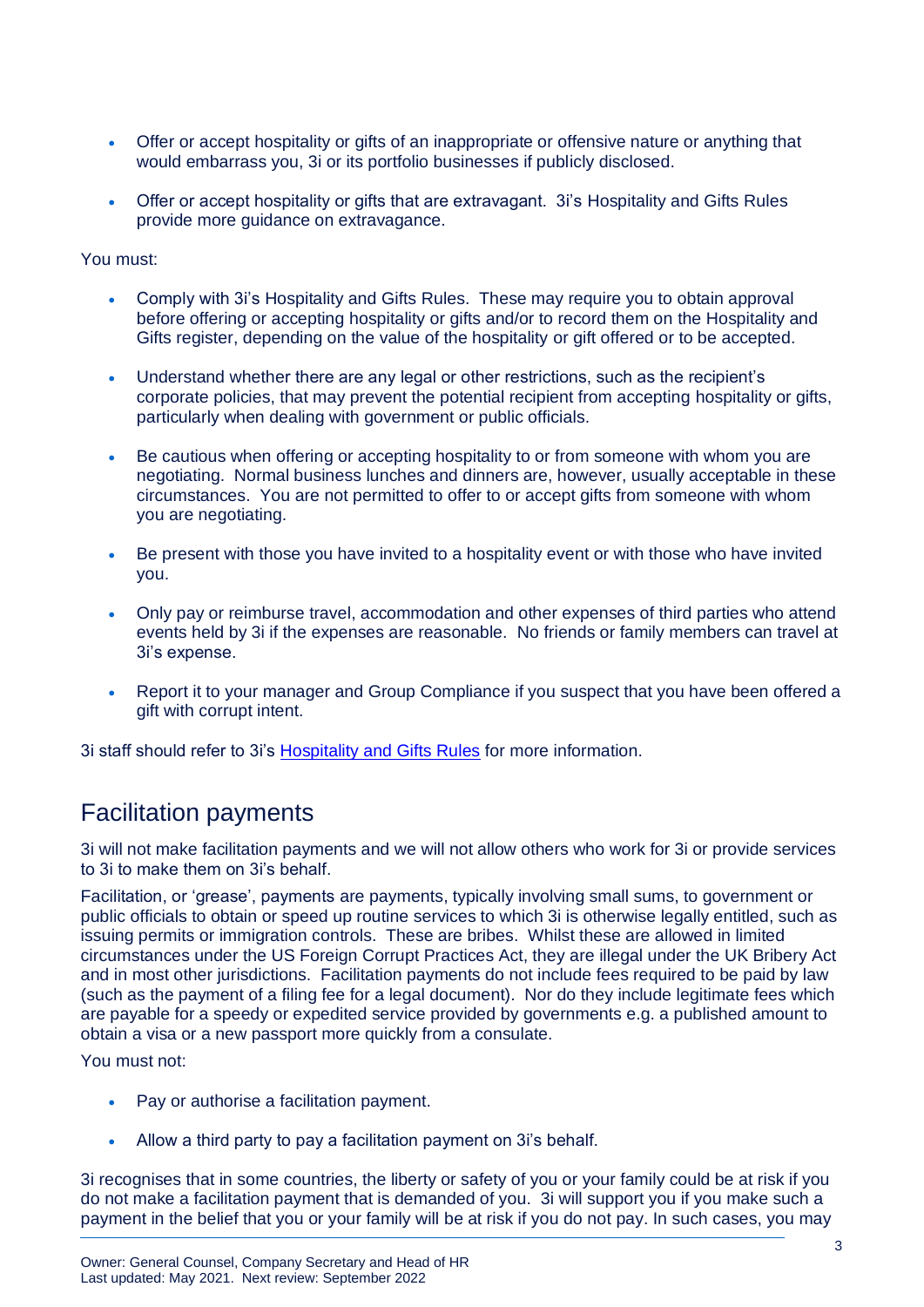make the payment but must record the payment and circumstances, and report it promptly to your manager and Group Compliance.

You must:

- Consider whether you need to allow extra travel time or discuss with your manager whether you should upgrade to a flight which provides fast track immigration when travelling to jurisdictions where facilitation payments are frequently demanded at immigration.
- Request the official to provide a formal receipt or written confirmation of the legality of a payment if you have doubts about a payment you have been asked to make. If practicable, obtain prior approval from your manager for any such payments and consult Group Compliance. If prior approval is not practicable, record the payment and circumstances and report it promptly to your manager and Group Compliance.
- Ensure that legitimate fees paid for a speedy service reflect a business need and are transparent and open. You should obtain an official receipt and ensure that the payment is properly recorded in our financial records.

# Relationships with third party agents and advisers

We will not permit a third party to receive, offer or pay bribes or make facilitation payments on 3i's behalf. We will only engage third parties if we believe they will act with standards substantively consistent with our own.

The term 'third party' applies to any placement agent, consultant, adviser, agent, contractor, supplier, service provider or other intermediary engaged or used by 3i.

You must:

- Be alert where:
	- − Any third party suggests that an amount of money is needed to "seal the deal," "get the business" etc. or that they can circumvent "red tape" or "expedite" normal business processes.
	- − Any third party requests an unusual up-front payment or performance-related bonus or commission.
	- Any third party requests payment in cash or in another country (not connected to the services being provided) or through unusual or convoluted means, such as to an off-shore numbered account.
	- − Any third party is being considered due to his connections with, or due to recommendations from, a public official.
	- − The country where the services are to be carried out, or the sector to which the services relate, has a reputation for bribery.

Other 'red flags' are identified in the *Integrity Due Diligence* procedure to which 3i staff should refer.

- Determine whether any third party proposed to be engaged by you falls within the scope of the Integrity Due Diligence procedure. This procedure does not need to be followed on all engagements by 3i. The Integrity Due Diligence procedure identifies those third parties who are likely to present higher bribery risks because of the nature of the services they are providing to 3i. In such cases, the procedure requires you to, in particular:
	- − Have a clear and proper commercial rationale for the engagement.
	- − Assess the risk profile of the proposed engagement and complete a specified level of due diligence to check the third party's experience, background and reputation before entering into a relationship.
	- Satisfy yourself that the third party is not engaged in any corrupt practices and avoid engaging any third party who has a reputation for corruption or improper conduct.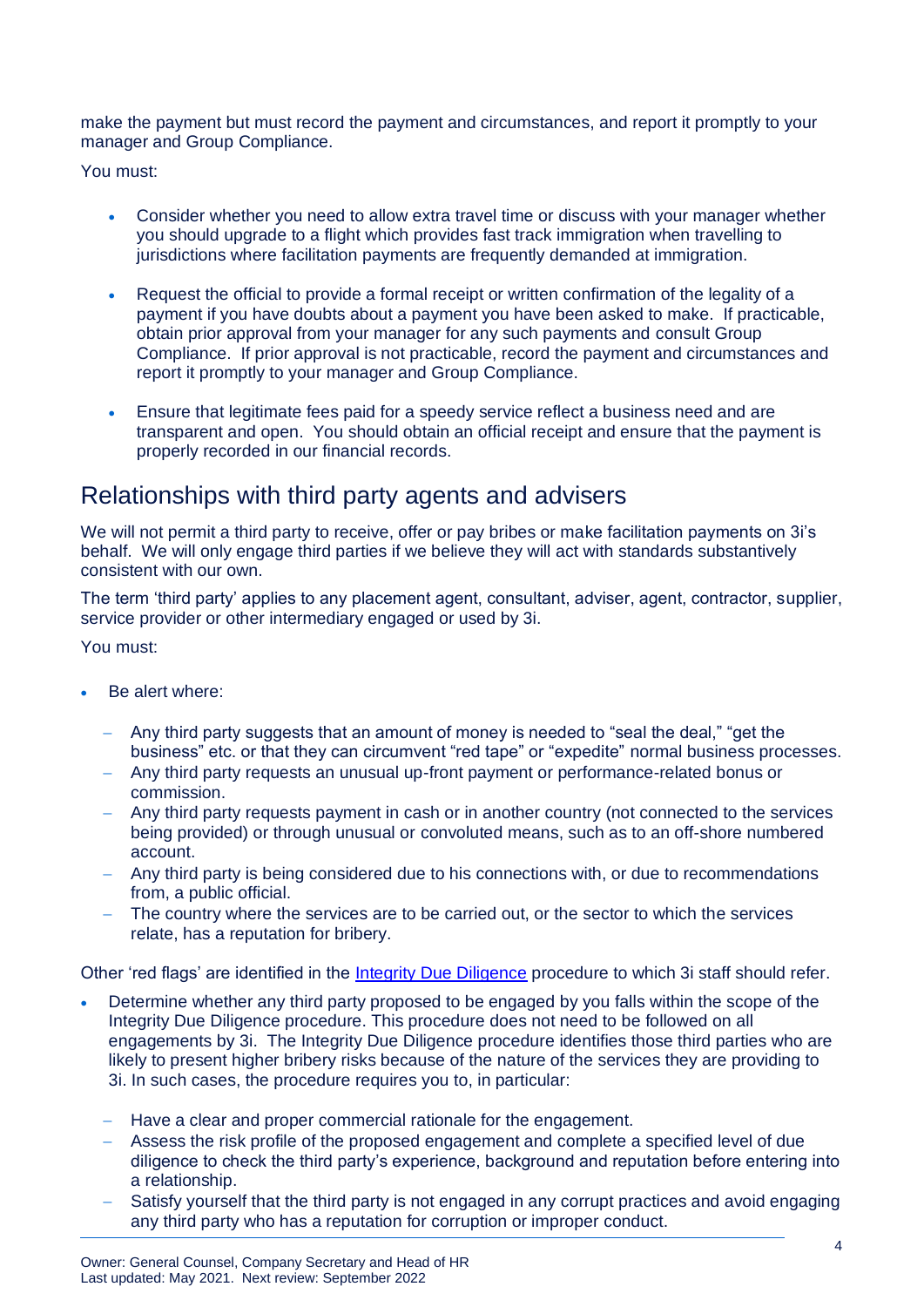- Understand what the third party will actually do in return for the money 3i pays them, and that all the money can be properly accounted for.
- Ensure there is no conflict of interest that would make the engagement or involvement of the third party inappropriate.
- Depending on the nature of the risk presented by the engagement, ensure there is a written contract in place which either contains provisions to address bribery or requires the third party to act consistently with 3i's anti-bribery policy.
- Report any behaviour by third parties that is inconsistent with this policy to your manager, who will determine what action is necessary.

3i staff should refer to the [Integrity Due Diligence](http://3i/compliance/home/Policies/Financial%20Control/1106%20Integrity%20due%20diligence%20procedure.doc) procedure for more detail.

# Political contributions and public officials

You must not use either your own or 3i funds, resources or facilities to make any payment or contribution to influence, reward or incentivise any public or government official who can directly or indirectly decide whether to invest in our funds, transact with us or influence any decision that would benefit 3i or our portfolio businesses.

You must not:

- Use 3i funds to make political contributions to political parties or organisations or election candidates.
- Use 3i funds or your own funds to make certain political donations in the United States, due to US restrictions that apply to 3i's fund management activities.

You must:

- Be cautious when dealing with public or government officials. Such officials can make or influence decisions that could benefit business, and can be susceptible to bribery.
- Ensure that all interactions with political, government and public officials are conducted in a manner that adheres to this policy and [3i Core Values](https://3igroupplc.sharepoint.com/sites/Intranet/SitePages/Our-Values.aspx) and comply with all relevant laws. This includes any lobbying by 3i.
- Seek the approval of the Chairman or Chief Executive of 3i before engaging a current or former politician, government or public official to act as agent or consultant for 3i.

3i staff should refer to 3i's internal policy on [Political contributions and activity](https://3igroupplc.sharepoint.com/sites/PS-COMP-PUBLIC/Gifts%20and%20Hospitality/Political%20contributions.docx?web=1) for more detail.

## Charitable and community support

3i supports social enterprise and the communities in which we operate. Community support contributions, whether to community organisations or other persons, including charitable donations and grants for research and sponsorship (**'Charitable Contributions'**), made with 3i funds or resources must be appropriate and genuine.

You must not:

• Make a Charitable Contribution as an incentive or reward for obtaining or retaining an advantage for or influencing a decision favourable to 3i or our portfolio businesses or for any other improper purpose.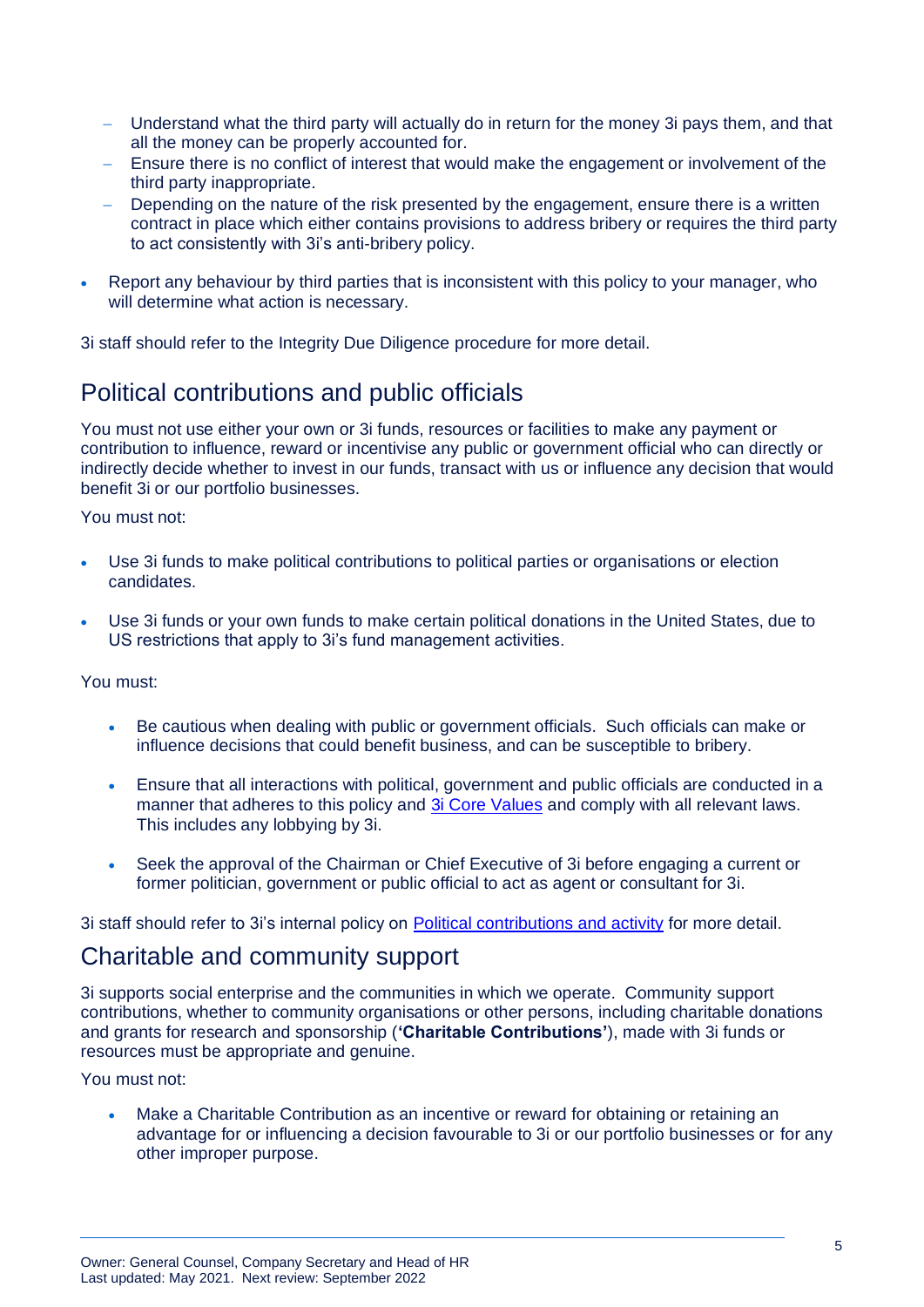You must:

- Seek the approval of the Chief Executive before 3i makes a Charitable Contribution.
- Deny any request for a Charitable Contribution by any third party who has promised or implied the possibility of a benefit or issued a threat in connection with that request.
- Carry out due diligence on the body to which the Charitable Contribution is to be paid to ensure that there is no conflict of interest for 3i and the funds will not be applied for another purpose.

3i staff should refer to the [Charity](http://3i/PS/gcom/Pages/Charity.aspx) pages on the Group Communications and Marketing portal.

## Investment activities

3i is committed to investing responsibly and we expect responsible business conduct among our portfolio companies. We expect, **as a minimum**, that all businesses in which we invest will comply with:

- anti-bribery laws applicable to their business; and
- 3i's minimum standards in relation to business integrity, as set out from time to time in 3i's Responsible Investment policy.

As stated in our Responsible Investment policy, we do not necessarily expect all of our portfolio companies to meet all of 3i's minimum standards relating to business integrity immediately following 3i's investment, but we do expect the management teams to be fully committed to meeting those minimum standards (with 3i's support) within a reasonable timeframe following 3i's investment

### *New investments*

You must:

- 1. At the appropriate stage in the investment process, carry out the **early stage assessment of the ESG risks and opportunities** relating to each potential investment, as required by the Responsible Investment policy. This ESG assessment includes a high-level assessment of the company's bribery & corruption risk profile and takes into account, amongst other things, the extent (if any) to which the company exhibits any the following risk indicators ("**red flags**"):
	- operates in one or more of the higher-corruption risk countries in the bottom half of the most recent Transparency International Corruption Perception Index; and/or
	- bids for significant government contracts or otherwise has regular dealings with government officials or is involved in any political lobbying; and/or
	- engages external third parties (in any country) to win new business; and/or
	- bids for / awards large capital projects or long term (i.e. over 2 years) sale or supply contracts.
- 2. Undertake **a minimum level of bribery & corruption due diligence** as part of the wider due diligence exercise which, as a minimum, should attempt to identify:
	- whether the company complies with relevant anti-bribery & corruption laws;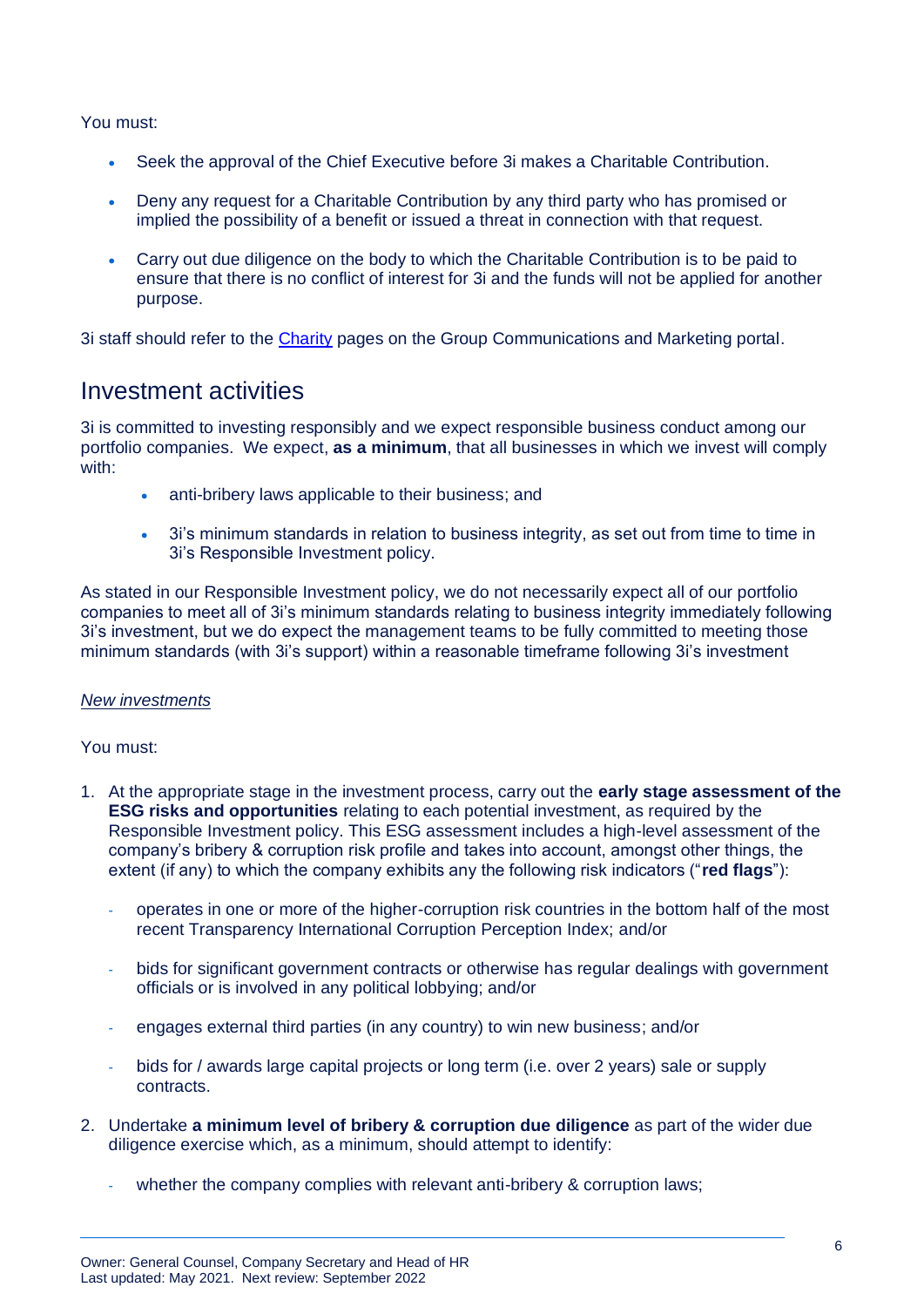- the extent to which the company does not currently meet the minimum standards for business integrity set out in 3i's Responsible Investment policy; and
- whether the company has any historic or current bribery incidents.
- 3. Following receipt of the feedback from the minimum anti-bribery & corruption due diligence, further due diligence may be appropriate if your assessment is that the company has a medium / high bribery & corruption risk profile.
- 4. **If, due to exceptional circumstances, you are unable to carry out such minimum bribery & corruption due diligence pre-investment, you must make this known to the 3i Investment Committee before seeking final approval to invest**. You must carry out the necessary bribery & corruption due diligence following completion of the investment as part of the 100/180 day post-completion action plan.
- 5. Deal with, or have an agreed plan to deal with, any bribery or corruption incidents that are discovered before 3i invests. 3i will make an informed judgement based on our assessment of the facts. 3i will only consider investing where remediation is feasible, where an appropriate remedial action plan is implemented as a term of the investment and with appropriate commitments from the management team and/or shareholders of the proposed portfolio business. **You must make the 3i Investment Committee aware of any such bribery or corruption incidents prior to seeking final approval to invest**.

**Before seeking final approval to invest**, the 3i Investment Committee must be made aware of any investment where (i) you have, due to exceptional circumstances, been unable to complete the necessary anti-bribery due diligence required (see 3<sup>rd</sup> bullet point above), or (ii) bribery incidents have been identified pre-investment (see 4<sup>th</sup> bullet point above). Any such investments which complete must be recorded on the risk log maintained by Internal Audit.

### *Portfolio companies*

You must never disregard suspicions or evidence of bribery in an existing or prospective portfolio business. You must:

- 1. Deal with bribery incidents that are discovered in an existing portfolio business in a manner consistent with 3i's approach on new investments. 3i will encourage elimination of bribery and we will use such influence as we have to help achieve this.
- 2. Use our influence to promote the timely adoption and implementation in our portfolio businesses of anti-bribery principles and bribery prevention procedures which are appropriate to their business and the potential bribery risks they face and, in any event, as a minimum all portfolio companies must (within a reasonable timeframe) comply with 3i's minimum business integrity standards as set out in the Responsible Investment policy. There is a higher expectation of compliance in investments where 3i and/or funds it manages or advises exercise a higher degree of control. Where a 3i executive is a member of the portfolio company's board of directors but 3i's ability to influence is limited (usually in minority cases), any resistance by a portfolio company or fellow directors to address bribery risks to 3i's satisfaction should be discussed with the relevant in-house lawyer.
- 3. Report any incidents or suspicions of bribery within existing or prospective portfolio businesses to an in-house lawyer or Group Compliance immediately. You must work with them to determine the appropriate course of action.

#### *Portfolio acquisitions partly / fully funded by 3i and "bolt-on" acquisitions not funded by 3i*

You must: